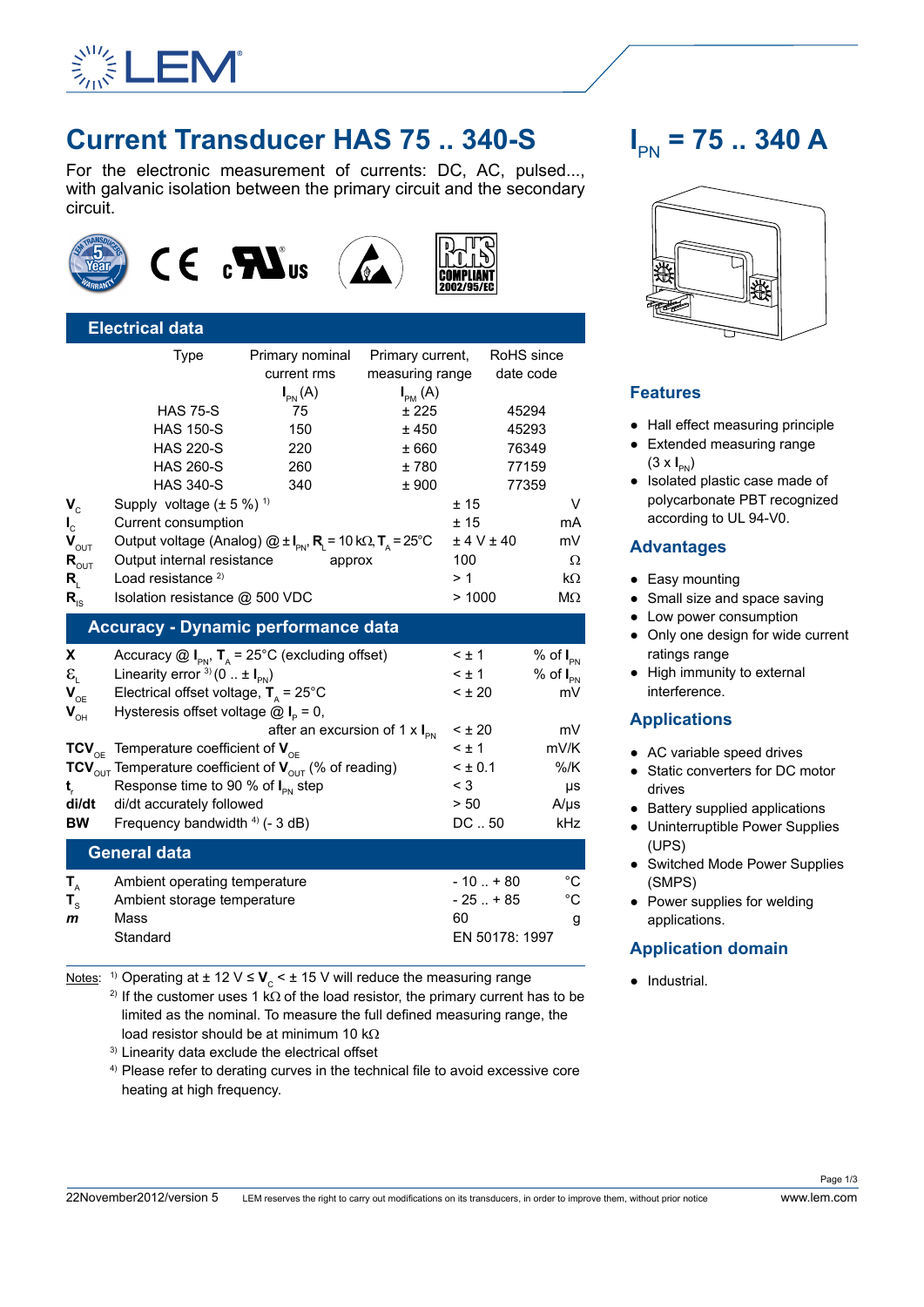

## **Current Transducer HAS 75 .. 340-S**

| <b>Isolation characteristics</b> |                                                  |       |    |  |  |  |
|----------------------------------|--------------------------------------------------|-------|----|--|--|--|
|                                  | Rms voltage for AC insulation test, 50 Hz, 1 min | 3.6   | kV |  |  |  |
| $\mathbf{V}_{\text{d}}$          | Impulse withstand voltage 1.2/50 us              | > 6.6 | kV |  |  |  |
|                                  |                                                  | Min   |    |  |  |  |
| dCp                              | Creepage distance                                | 7.08  | mm |  |  |  |
| dCl                              | Clearance                                        | 6.23  | mm |  |  |  |
| CTI                              | Comparative Tracking Index (group IIIa)          | 275   |    |  |  |  |

### **Applications examples**

**According to EN 50178 and IEC 61010-1 standards** and following conditions:

- Over voltage category OV 3
- Pollution degree PD2
- Non-uniform field

|                         | <b>EN 50178</b>          | <b>IEC 61010-1</b> |
|-------------------------|--------------------------|--------------------|
| dCp, dCl, $\hat{V}_{w}$ | Rated insulation voltage | Nominal voltage    |
| <b>Basic insulation</b> | 600 V                    | 600 V              |
| Reinforced insulation   | 300 V                    | 300 V              |

#### **Safety**



This transducer must be used in electric/electronic equipment with respect to applicable standards and safety requirements in accordance with the manufacturer's operating instructions.



Caution, risk of electrical shock

When operating the transducer, certain parts of the module can carry hazardous voltage (eg. primary busbar, power supply).

Ignoring this warning can lead to injury and/or cause serious damage.

This transducer is a build-in device, whose conducting parts must be inaccessible after installation.

A protective housing or additional shield could be used.

Main supply must be able to be disconnected.